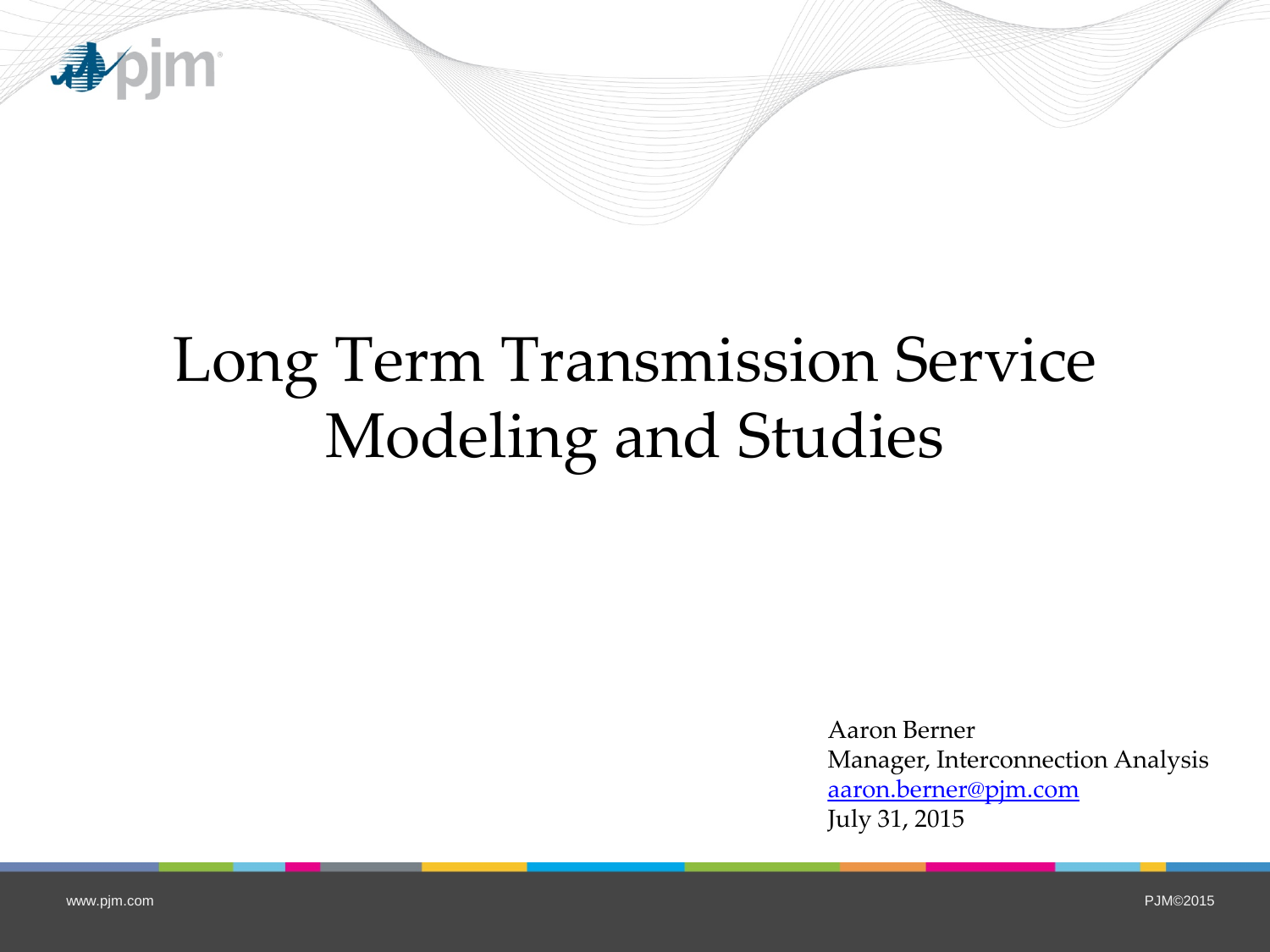### RTEP Case Interchange



- Transactions are first individually identified
- Transactions for individual paths on OASIS are then netted
- Resulting interchange is the sum of the flows along any path
- Resulting interchange is modeled in the case

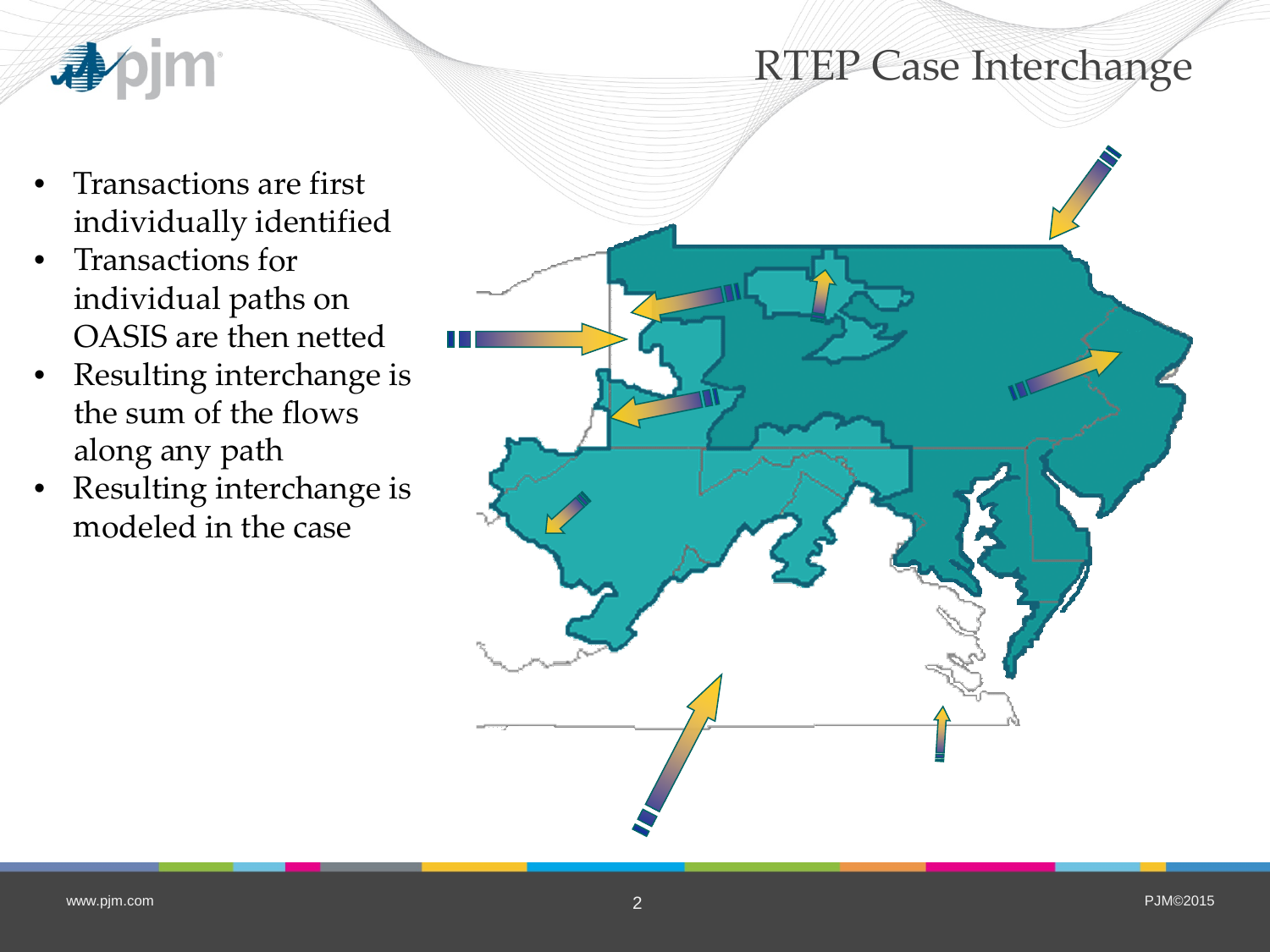

#### Example:

On a single path, e.g.: AMIL-PJM, one customer has a reservation for 200MW import into PJM while a second customer has a 125MW export from PJM

The interchange is then netted such that a representation of 75MW is imported at the border

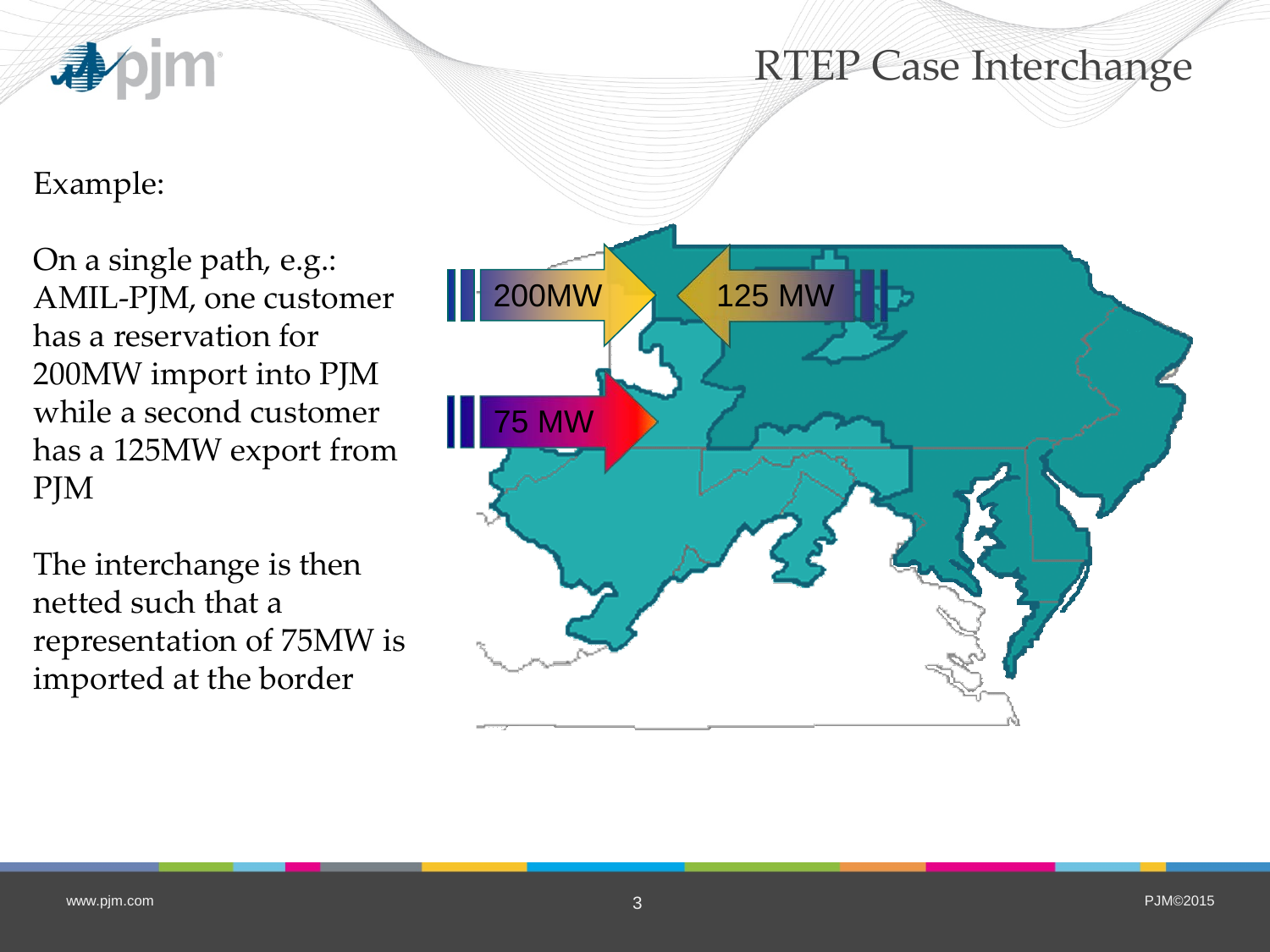

RTEP Case Interchange

• Netting reduces flows and may mask problems

|      | Area   In to PJM   Out of PJM | Net (modeled in case) |  |  |
|------|-------------------------------|-----------------------|--|--|
| 195  | 265                           | 70 out                |  |  |
| 785  | 567                           | $218$ in              |  |  |
| 1320 | 346                           | 974 in                |  |  |

- Possible options
	- Model multiple cases
		- 1. Model all flows in to PJM and not model flows out
		- 2. Model all flows out of PJM and not model flows in
		- 3. Model flows based on utilization
		- 4. Other options?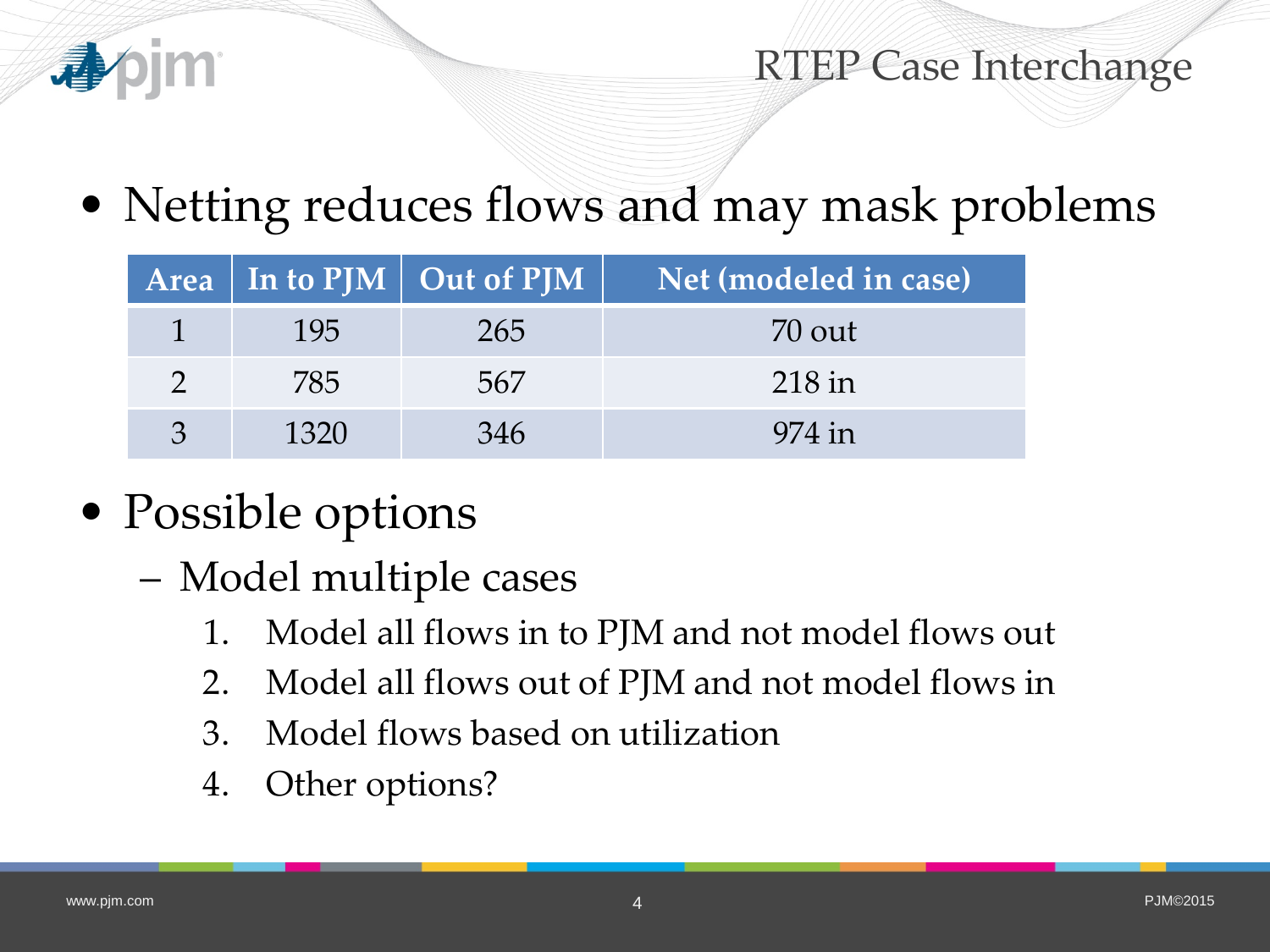## Import Only



- Test #1 removed the exports
	- Long term firm transmission service import to PJM modeled but export out of PJM is removed
- Additional violations identified for generation deliverability tests as compared to netted import/export interchange

|                      | <b>Number of Overloaded</b> |  |  |  |
|----------------------|-----------------------------|--|--|--|
| <b>Area</b>          | <b>Facilities</b>           |  |  |  |
| <b>APS</b>           | $\overline{4}$              |  |  |  |
| <b>ATSI</b>          | $\mathbf{1}$                |  |  |  |
| <b>AEP</b>           | 17                          |  |  |  |
| <b>ATSI - AEP</b>    | 1                           |  |  |  |
| <b>AEP - APS</b>     | $\mathbf{1}$                |  |  |  |
| <b>AEP - OVEC</b>    | $\overline{2}$              |  |  |  |
| <b>AEP - DEOK</b>    | $\mathbf{1}$                |  |  |  |
| <b>DEOK</b>          | 1                           |  |  |  |
| <b>DEOK - OVEC</b>   | $\overline{1}$              |  |  |  |
| <b>DEOK - DAYTON</b> | 1                           |  |  |  |
| <b>DL</b>            | 1                           |  |  |  |
| ComEd                | $\overline{4}$              |  |  |  |
| <b>ComEd-AMIL</b>    | 1                           |  |  |  |
| Penelec              | 8                           |  |  |  |
| <b>PPL</b>           | $\overline{2}$              |  |  |  |
| <b>EKPC</b>          | 3                           |  |  |  |
| <b>EKPC-LGEE</b>     | $\mathbf{1}$                |  |  |  |
| <b>DOM</b>           | $\overline{4}$              |  |  |  |

Note: The violations listed above are preliminary with all transmission service ramped as point to point service and not unit specific.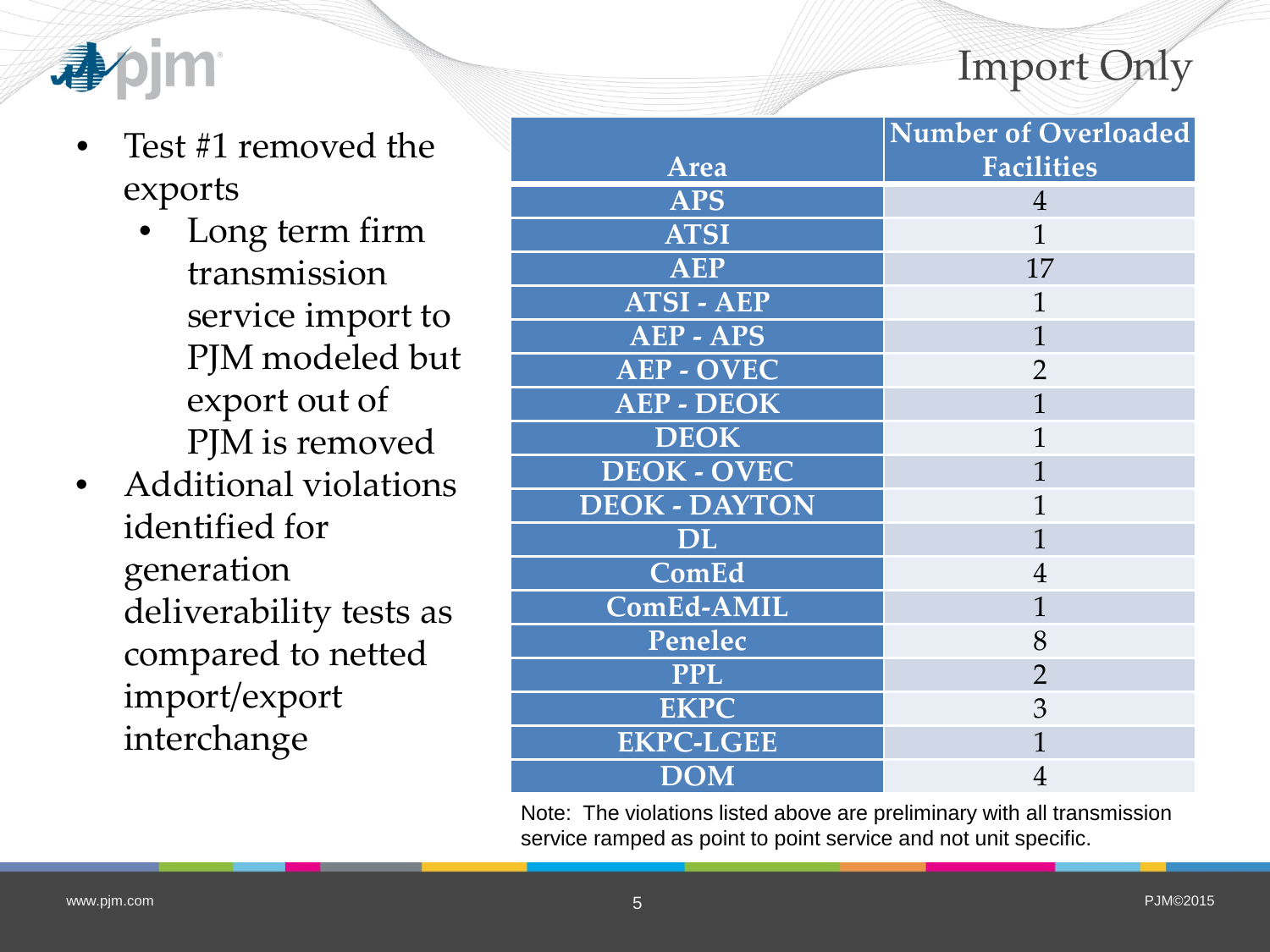

- - Test #2 removed the imports
		- Long term firm transmission service export from PJM modeled but import into PJM is removed
	- Additional violations identified for generation deliverability tests as compared to netted import/export interchange

|                  | <b>Number of Overloaded</b> |  |  |  |
|------------------|-----------------------------|--|--|--|
| Area             | Facilities                  |  |  |  |
| <b>APS</b>       | 13                          |  |  |  |
| <b>ATSI</b>      | $\overline{4}$              |  |  |  |
| <b>AEP</b>       | $\overline{4}$              |  |  |  |
| <b>DEOK</b>      | $\overline{2}$              |  |  |  |
| ComEd-AMIL       | $\overline{2}$              |  |  |  |
| Penelec          | 6                           |  |  |  |
| <b>Meted</b>     | 5                           |  |  |  |
| <b>PPL</b>       | $\mathbf{1}$                |  |  |  |
| <b>PPL-BGE</b>   | $\overline{2}$              |  |  |  |
| <b>BGE-PECO</b>  | 1                           |  |  |  |
| <b>PECO</b>      | $\overline{4}$              |  |  |  |
| <b>BGE</b>       | $\overline{2}$              |  |  |  |
| <b>AEC</b>       | $\mathbf{1}$                |  |  |  |
| <b>EKPC-LGEE</b> | $\overline{2}$              |  |  |  |
| <b>DOM</b>       |                             |  |  |  |

Note: The violations listed above are preliminary with all transmission service ramped as point to point service and not unit specific.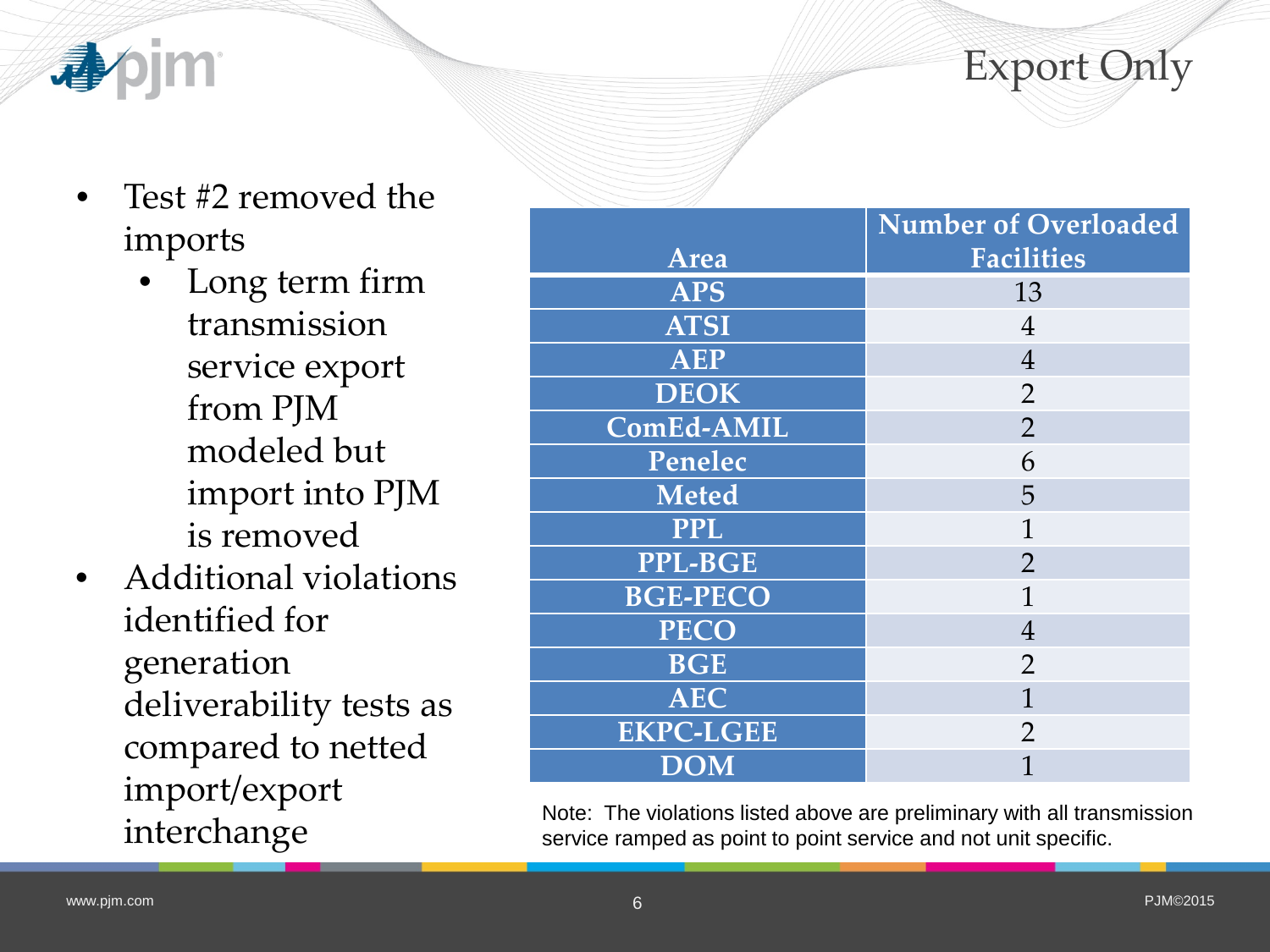

### Transmission Service Utilization

| Export |                     |              |            | Import |                     |              |            |
|--------|---------------------|--------------|------------|--------|---------------------|--------------|------------|
| Year   | <b>Reservations</b> | Not utilized |            | Year   | <b>Reservations</b> | Not utilized |            |
|        | (MW)                | <b>MW</b>    | Percentage |        | (MW)                | <b>MW</b>    | Percentage |
| 2014   | 4071                | 1487         | 36.5%      | 2014   | 4241                | 1029         | 24.3%      |
| 2013   | 4071                | 1529         | 37.6%      | 2013   | 2574                | 752          | 29.2%      |
| 2012   | 3172                | 1253         | 39.5%      | 2012   | 1725                | 701          | 40.6%      |
| 2011   | 2568                | 866          | 33.7%      | 2011   | 1222                | 900          | 73.6%      |
| 2010   | 2268                | 1619         | 71.4%      | 2010   | 566                 | 145          | 25.6%      |

Note: Values above for utilization indicate a peak usage of the reserved MWs at some point in the year and not an average for the year.

- Transmission service reservations are held by a customer and may envision future use
- PJM currently grants equal weight to all reservations when modeling in the RTEP case, regardless of use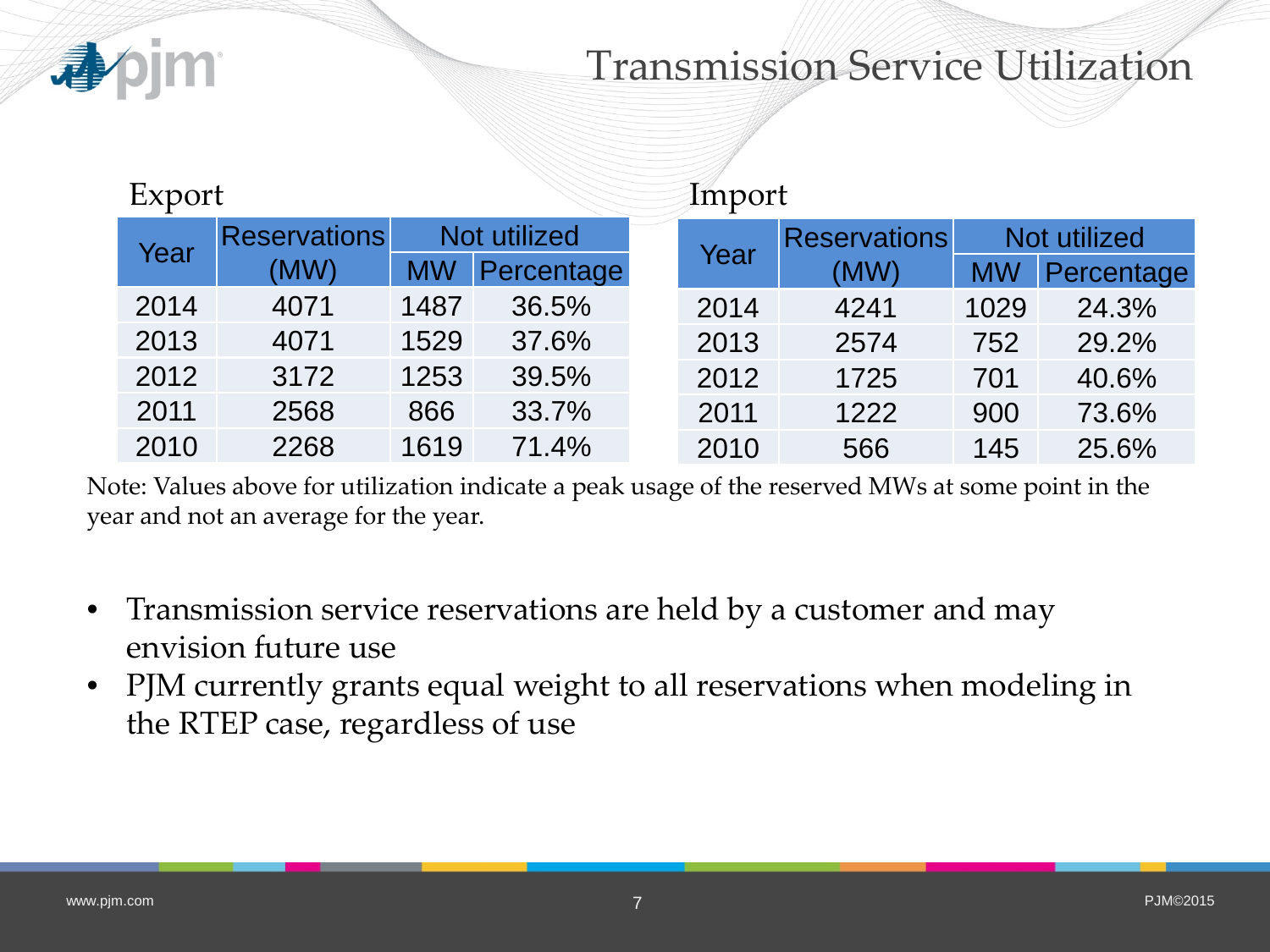

Transmission Service Utilization

- Customer use of export reservations indicates slight fluctuation with average of ~37% unused for last four years
	- Possible Options:
		- Do not model exports when studying imports
			- Most conservative approach
		- Model a percentage of the exports when studying imports
		- Continue to model all exports when studying imports
			- Least conservative approach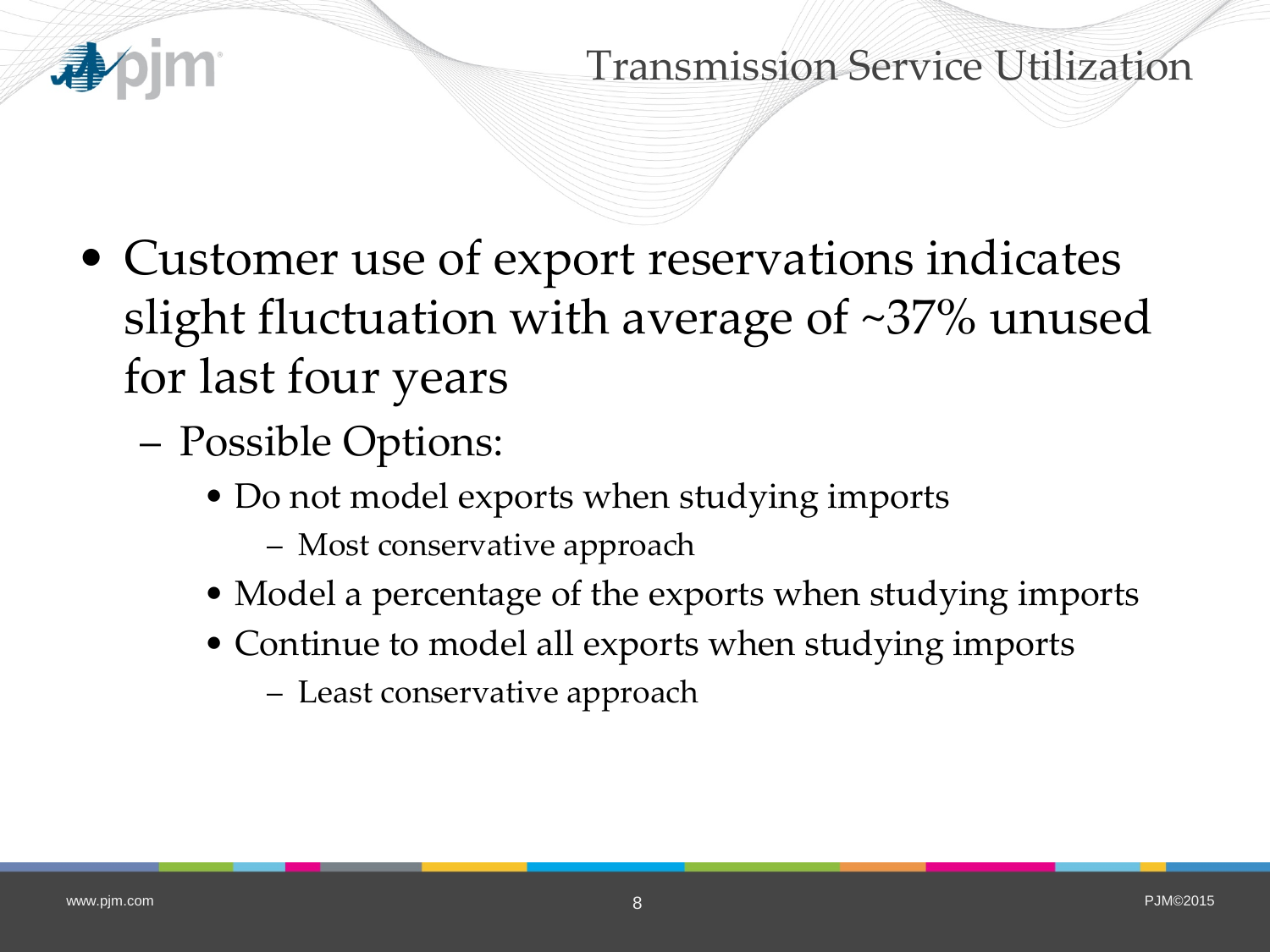

#### Transmission Service Utilization

- Customer use of import reservations increasing with unused portion now below 25% and appears to be trending lower
	- Possible Options:
		- Do not model imports when studying exports
			- Most conservative approach
		- Model a percentage of the imports when studying exports
		- Continue to model all imports when studying exports
			- Least conservative approach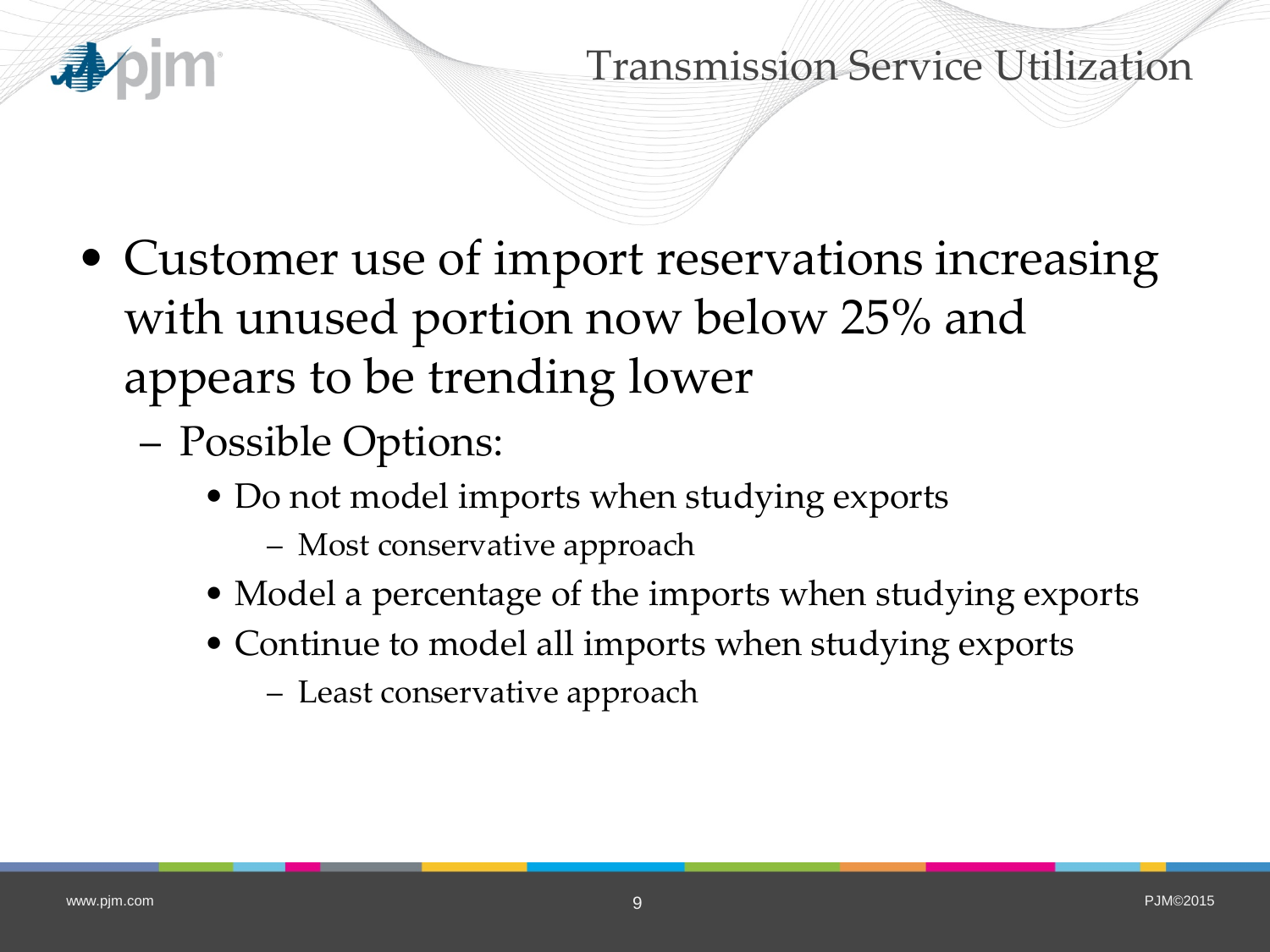

## External Energy Sources

- Due to the number of tie lines from external locations to PJM, the MWs are diffuse at any single point (element)
- Similar to a new internal generator which may have 10, 20, 30 or more individual attachment lines to different locations on the system
- While diffuse flow is appropriate and represents how some of the energy is transferred, these MWs are discounted in calculations due to their magnitude
	- If the MWs impacting a flowgate have less than the distribution factor cut-off, or do not exceed a percentage of line rating, the impacts are removed from the calculation for total impacts to an element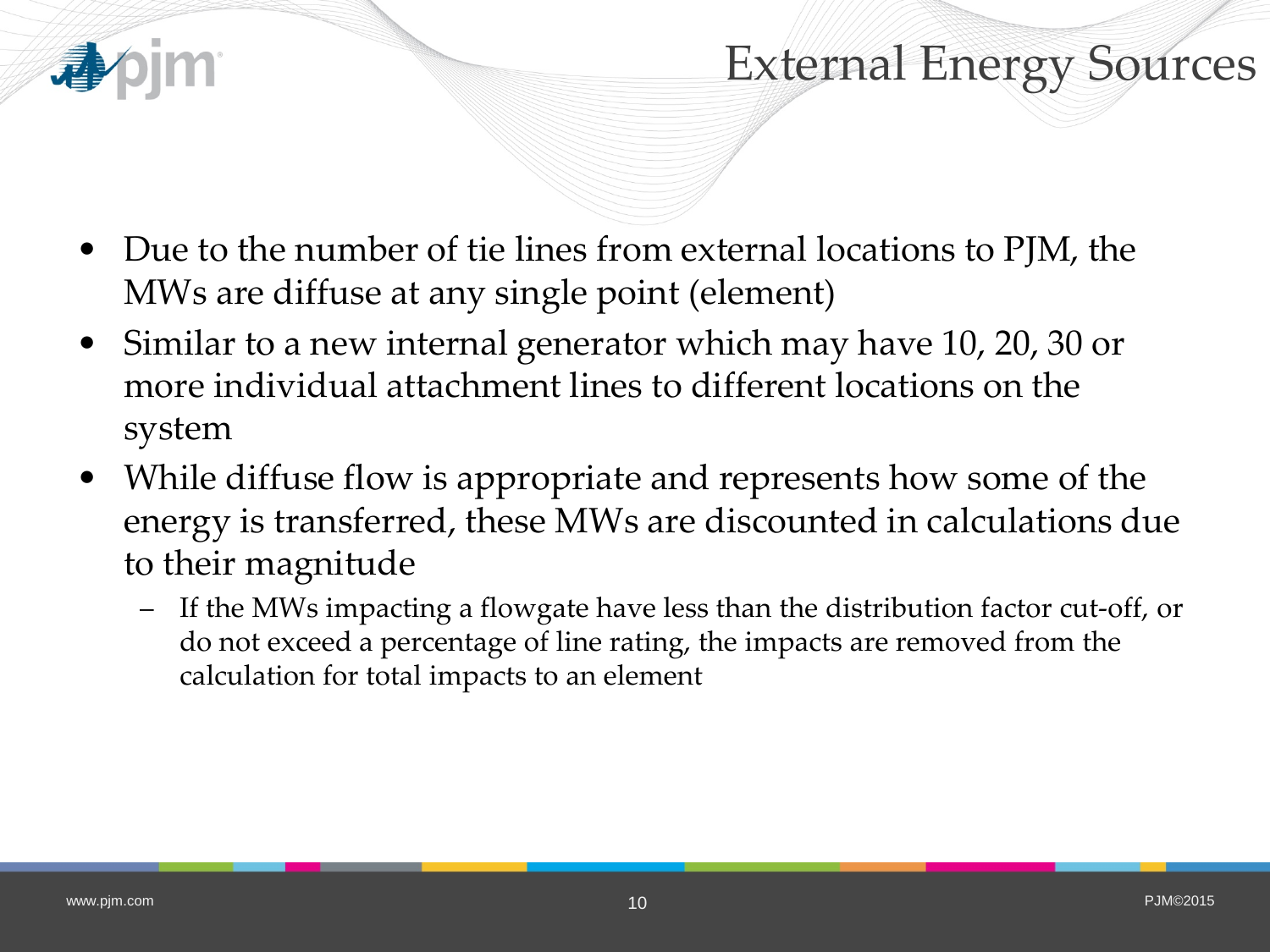

- Diffuse impacts mean that thresholds for cost allocation not met
	- First to cause overload always has cost allocation
	- Contribution (Upgrade <\$5M)
		- The first New Service Customer to cause the facility identified in the study which exceeds 100% loading of the applicable rating and develops the need for the Network Upgrade will in all cases have some cost allocation.
		- Contingent to the individual New Service Request contributing MW impact being greater than 5 MW AND greater than 1% of the applicable line rating OR (if its Distribution Factor (DFAX) on the facility is greater than 5% AND its MW impact on the facility's rating is greater than 3%), the contribution of a New Service Customer is determined by the voltage level of the facility that it impacts:
			- For a transmission facility whose rated voltage level is below 500 kV, a New Service Customer will have some cost allocation if its Distribution Factor (DFAX) on the facility is greater than 5% OR if its MW impact on the facility's rating is greater than 5%.
			- For a transmission facility whose rated voltage level is 500 kV or above, a New Service Customer will have some cost allocation if its DFAX on the facility is greater than 10% OR if its MW impact on the facility's rating is greater than 5%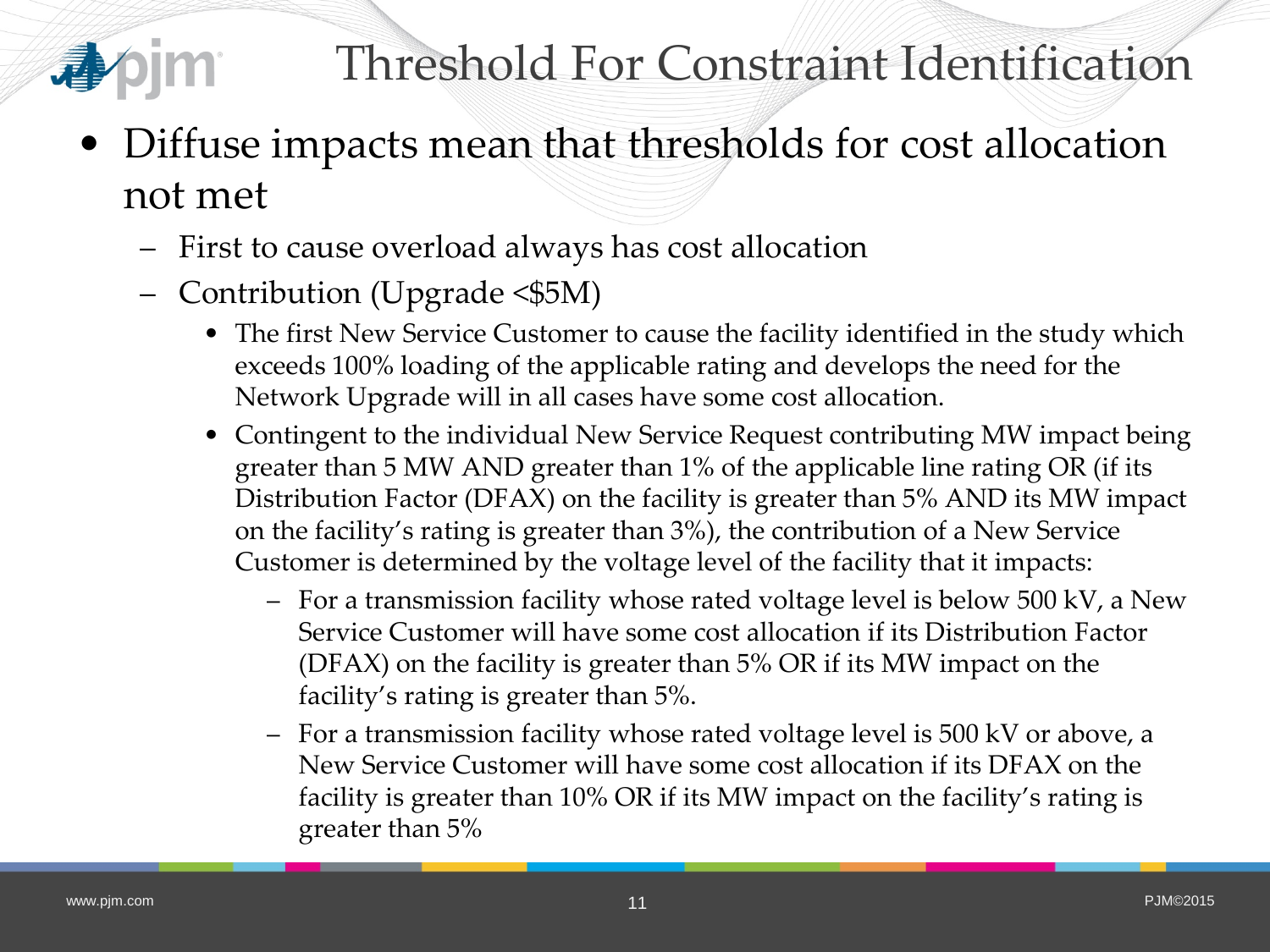## Threshold For Constraint Identification

- Contribution (Upgrade  $\geq$ \$5M)
	- Contingent to the contributing MW impact being greater than 5 MW AND greater than 1% of the applicable line rating, the contribution of an New Service Customer following the first New Service Customer to cause the need for the Network Upgrade is determined by the voltage level of the facility that it impacts:
		- For a transmission facility whose rated voltage level is below 500 kV, a New Service Customer will have some cost allocation if its Distribution Factor (DFAX) on the facility is greater than 5% OR if its MW impact on the facility's rating is greater than 5%.
		- For a transmission facility whose rated voltage level is 500 kV or above, a New Service Customer will have some cost allocation if its DFAX on the facility is greater than 10% OR if its MW impact on the facility's rating is greater than 5%.

Note: For Network Upgrades with an "as-built" cost of \$5.0 million or greater, a New Service Customer will be responsible for allocated costs, within previously stated cost allocation guidelines, if their New Service Queue Close Date occurs less than 5 years following the execution of the first Interconnection Service Agreement or Upgrade Construction Service Agreement which identifies the need for this Network Upgrade.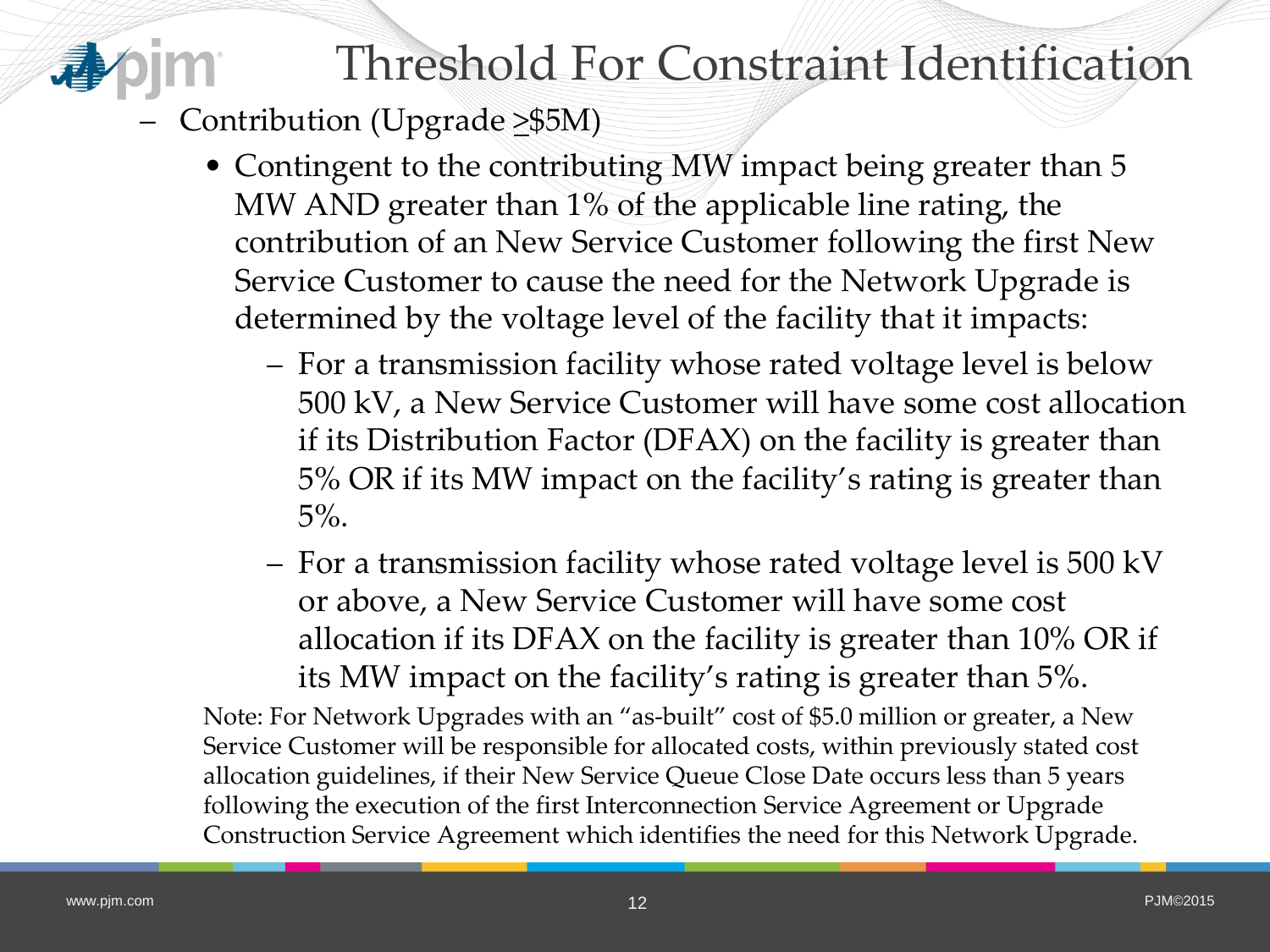

## Threshold For Constraint Identification

- Possible options:
	- Lower MW threshold
	- Decrease percentage impact threshold
	- Changes rules for TSRs to only look for a minimum MW impact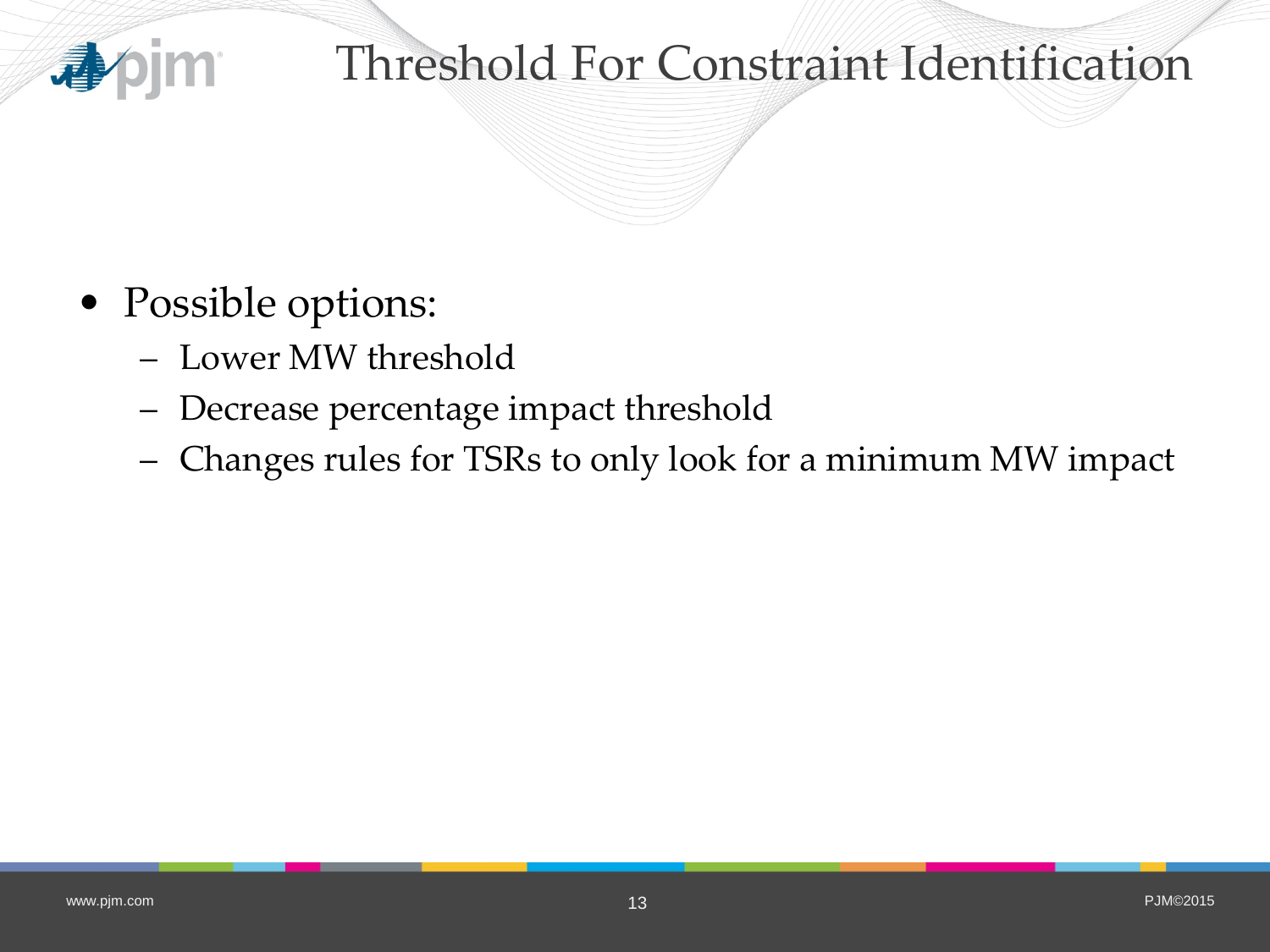

Capacity Import Limit

- The Capacity Import Limit (CIL) establishes the maximum amount of power that can be reliably transferred to PJM from defined regions external to PJM
- Reflects the maximum amount of external capacity that can be cleared in the PJM capacity market auction(s)
- These external supply regions will be divided into five zones for the purpose of determining both a simultaneous import limit and five directional nonsimultaneous import limits
- CBM not added to the generation deliverability transfers
- CIL study functions more like load deliverability